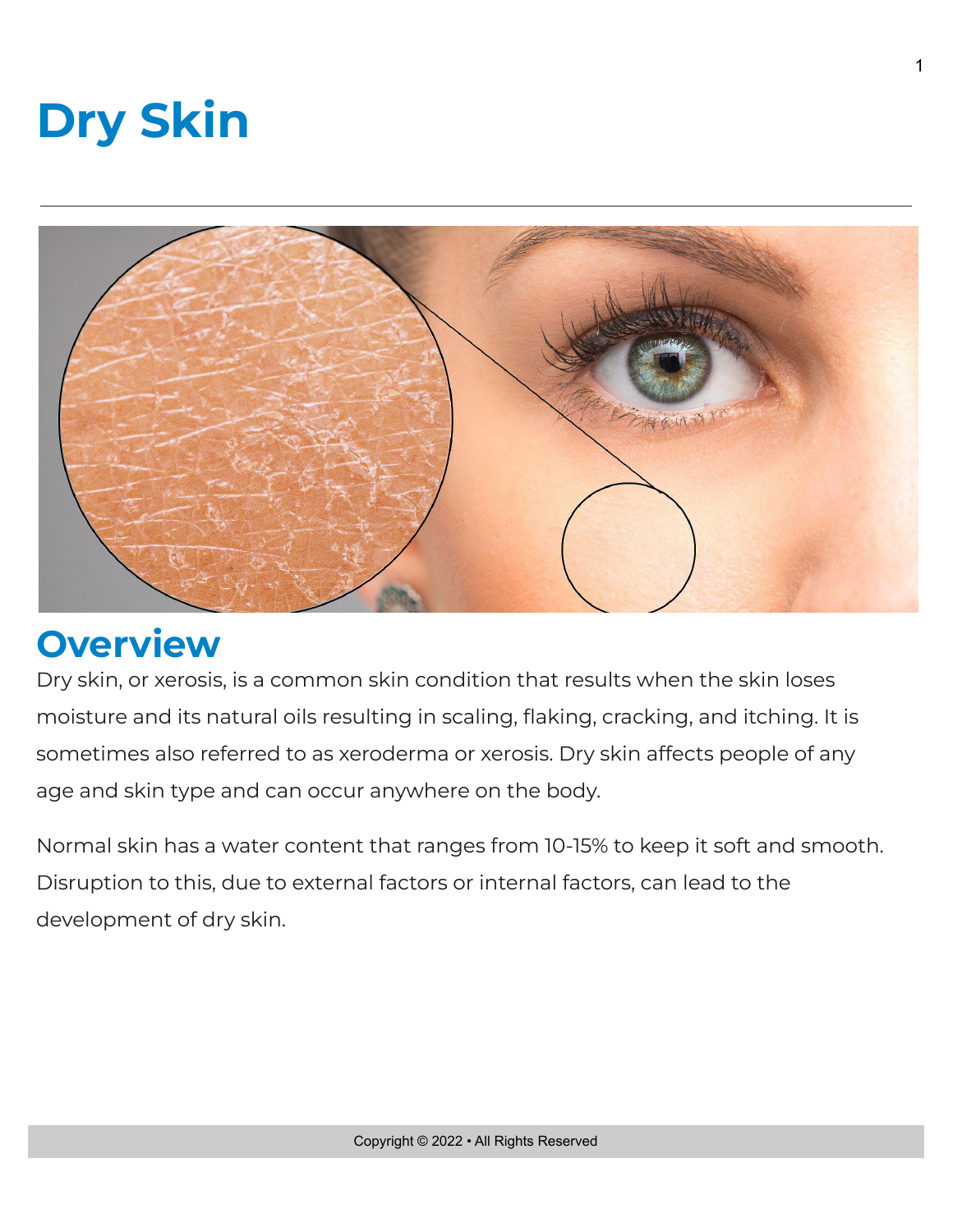## **What are the Common Causes of Dry Skin?**

You can experience dry skin for a variety of different reasons, including:

#### **External Factors**

- **Weather and climate:** Exposure to the cold, low humidity, and dry indoor spaces can all lead to dry skin.
- **Your occupation:** People who work in jobs that require repeated hand washing or result in exposure to chemicals are more likely to have dry skin. Examples include: nurses, housekeepers, daycare workers, cooks, florists, and hairdressers.
- **Lifestyle factors:** Taking long hot showers or baths can dry out your skin. Similarly, many popular soaps can be harsh, stripping your skin of its natural oils.

#### **Endogenous Factors**

- **Skin diseases:** Patients who suffer from conditions like atopic dermatitis, psoriasis, and seborrheic dermatitis commonly have dry skin.
- **Systemic disorders:** People with diabetes, thyroid disease, or kidney disease may also develop dry skin as a result of their health issues. Cancer survivors and cancer patients can also develop dry skin as a result of their cancer treatments.
- **Age:** As we age, our skin produces less oils and we become more prone to having dry skin.
- **Medications:** Certain medications such as retinoids and diuretics can cause you to have dry skin.
- **Diet:** A lack of water intake, along with vitamin or mineral deficiencies, can lead to the onset of dry skin.

### **What are the Symptoms of Dry Skin?**

The common symptoms of dry skin include: